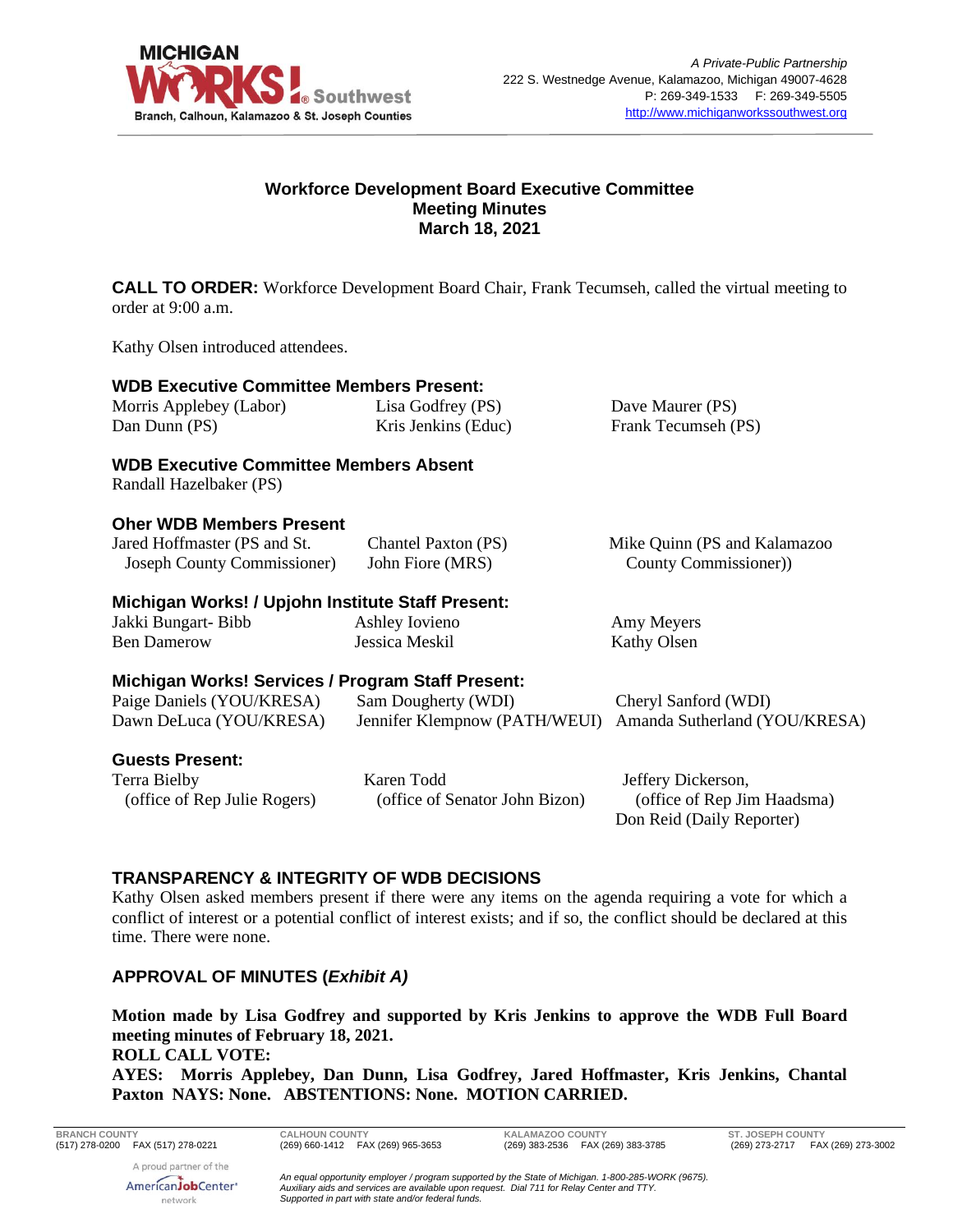#### **CITIZENS' TIME**

No comments.

#### **COMMITTEE REPORTS Monitoring Committee**

Dave Maurer reported the Monitoring Committee met on January 26, 2021 to review the WIOA Adult and Dislocated Worker program and services. The format of the staff monitoring report was to first review the findings from the previous year's monitoring report. There had been some concerns regarding the appropriate documentation on all levels of the Individual Service Strategy (ISS). Mr. Maurer explained that members from the private sector understand that it is often difficult to appropriately document things in any kind of contact management system and that seems to be the case in this situation as well. The intent of admin staff was to review this mid-year; however, due to the pandemic and all the complexities associated with the pandemic orders, the mid-year review of the progress on that particular deficiency did not occur and the same deficiency was noted in this year's monitoring. Training has occurred in order to re-emphasize the importance of documentation and that it includes information pertaining to the multiple barriers being addressed. The written Monitoring Report includes the required corrective actions as well as recommendations for continuous improvement. The committee also interviewed three participants, two who had enrolled in training to earn a Commercial Driver's License (CDL) and one who enrolled in Certified Nurse Assistant (CNA) training. All three participants provided very positive feedback regarding the process, system, and staff. Overall, committee members agreed that although the service provider has opportunities for improvement, they are doing a good job.

#### **Disability Awareness Resource Team (DART)**

John Fiore reported DART members discussed issues and barriers individuals with disabilities are experiencing as it relates to the COVID vaccine at its most recent meeting. A summary of that discussion includes a general fear of getting the vaccine and uncertainty as to the safety and long-term impacts. Other challenges for individuals with disabilities pertained to their experiences in scheduling the vaccine. Committee members discussed using/distributing vaccine fact sheets to help alleviate fear and committee members shared actions their agencies were taking to help address the identified barriers. The Bureau of Services for Blind Persons (BSBP) reported they are working on getting the Kalamazoo training center site approved as a site to distribute the vaccine.

The most recent desktop training module, Disability Awareness and Etiquette, was undergoing a final review at the time of the DART meeting. It has since been released to service center staff and it is posted on the Michigan Works! Southwest website. The committee is also looking at information related to the long-term impacts that COVID has had on individuals and families. General agency updates were also shared at the DART meeting. Disability Network of Southwest Michigan provided tips for making online meetings accessible and inclusive. Many of the DART members reported that there are still individuals who do not feel safe returning to work; however, for those who do, there have been many entry-level employment opportunities. The Bureau of Services for Blind Persons (BSBP) and Michigan Rehabilitation Services (MRS) are activity working to safely re-open training centers following all COVID safety protocols. Many community agencies are still providing most services virtually and are also exploring options for expanding in-person services as the vaccine roll-out ramps up.

#### **NEW BUSINESS WDB Plans**

Amy Meyers requested board consideration and approval of three workforce development plans.

# **FY2021 Healthy Michigan Plan Navigator** *(Exhibit B1)*

Amy Meyers reported Michigan Works! Southwest was allocated \$48,493 for the Healthy Michigan Plan (HMP) Navigator *(Exhibit B1)* for the four-county service area and that this is the second year MW!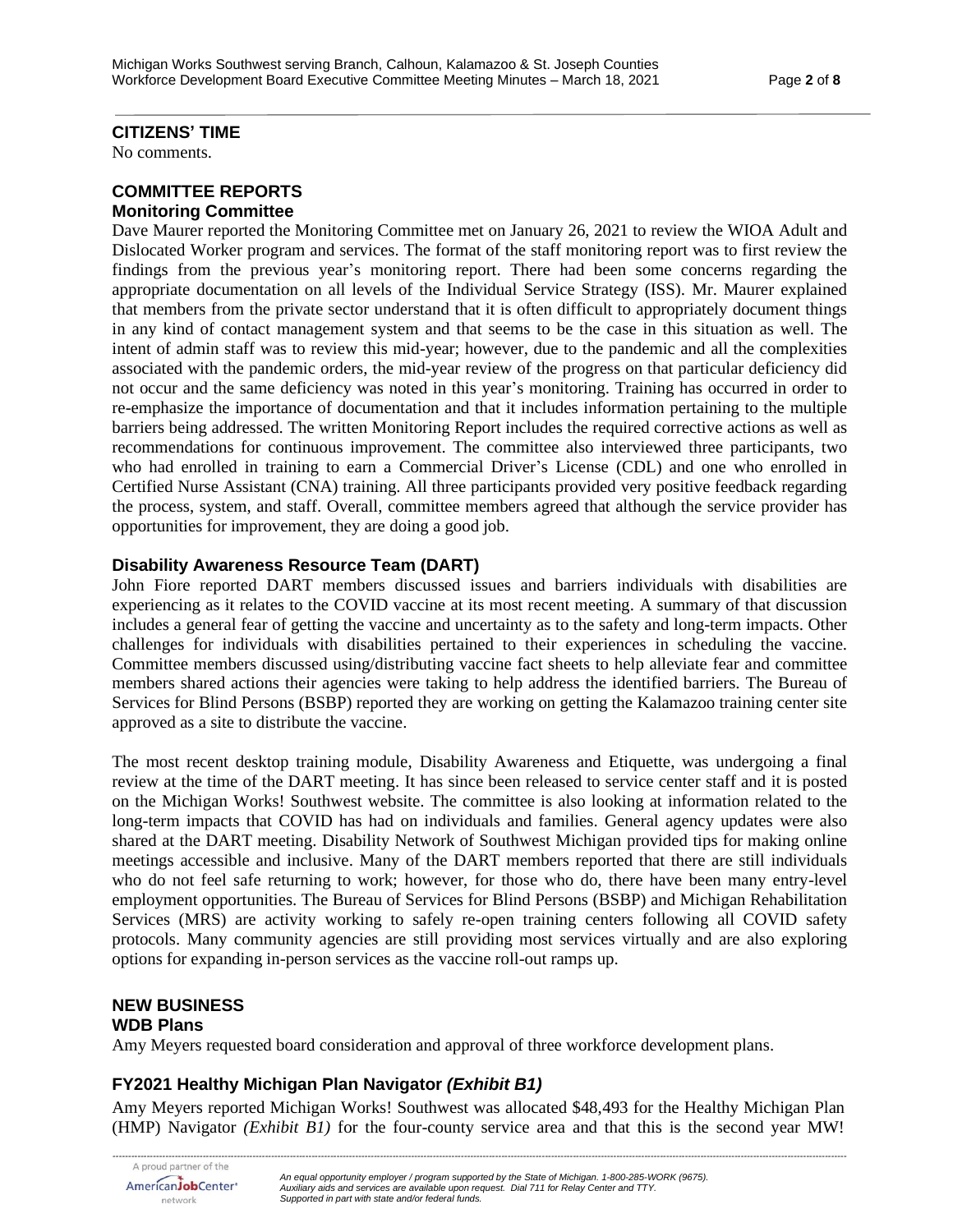Southwest has received this funding. The intent of the program is to assist Medicaid beneficiaries that receive Healthy Michigan program assistance. The program intends to help individuals navigate Michigan Works! for employment and training related services to reduce their dependency on Medicaid. The Healthy Michigan Plan Navigator(s) will assist participants, who are between the ages of 19 and 62, address barriers to employment, assist with training placement and prepare individuals for employment and job placement. Another important role of the navigator(s) is to build relationships with community partners to assist HMP participants through appropriate referrals.

# **FY2021 Going PRO Talent Fund** *(Exhibit B2)*

Amy Meyers reported the Going PRO Talent Fund provides opportunities through competitive awards to employers to assist in training, developing, and retaining new and current employees. The allocation for this plan *(Exhibit B2)* for MW!SW totals nearly \$3 million (\$2,793,738). Michigan Works! Areas receive an award of Talent Fund funding based on the total number of company applications approved for funding. This funding allocation represents individual company awards; however, companies may also apply for funding as part of an Industry Led Collaborative (ILC), at a later date. This award also reflects the training of over 2,013 local residents at 43 companies. Training funded by the Talent Fund must fill a demonstrated talent need experienced by an eligible participating employer. Training must lead to a credential for a skill that is transferable and recognized by the industry. Allowable training includes classroom or customized training for new and current employees, on-the-job training for new employees, and apprenticeships for first-year United States Department of Labor (USDOL) registered apprentices (new and current employees).

# **FY2021 Learn Earn and Provide (LEAP) Program** *(Exhibit B3)*

Amy Meyers reported the Michigan Department of Health and Human Services (MDHHS) Office of Child Support (OCS) was awarded an allocation in the amount of \$970,588 along with a waiver for a pilot project called Learn Earn and Provide (LEAP) that is focused on employment opportunities for noncustodial parents who are ordered to pay child support. Michigan Works! Southwest and the Friend of the Court offices (FOC) in Branch, Calhoun, Kalamazoo and St. Joseph counties will be participating in the pilot that strives to provide a structure for employment opportunities to assist parents who pay child support who have lost employment, are underemployed or are in need of training to obtain-employment. A Judge/Referee may require a child support payer to participate in the LEAP program as part of a court order, or a child support payer may voluntarily agree to participate in the LEAP program. The services are listed on the plan document *(Exhibit B3)* and they align with many of the MW!SW services offered across all programs including providing supportive services and incentives as appropriate, resume writing, and employment readiness skill building.

#### **Motion made by Kris Jenkins and supported by Morris Applebey to approve the FY2021 Healthy Michigan Plan Navigator, the FY2021 Going PRO Talent Fund Plan and the FY2021 Learn Earn and Provide Program Plan.**

**ROLL CALL VOTE:**

**AYES: Morris Applebey, Dan Dunn, John Fiore, Lisa Godfrey, Jared Hoffmaster, Kris Jenkins, Dave Maurer, Chantal Paxton, Mike Quinn. NAYS: None. ABSTENTIONS: None. MOTION CARRIED.**

# **WDB Policies**

# **WDB Policy 18, Rev 06 Monitoring (Exhibit C)**

Kathy Olsen reported changes to the WDB Policy 18 Rev 06 Monitoring *(Exhibit C)* includes

- References to Michigan's workforce development policies and MW!SW Workforce Development Board policies were updated.
- Under Section II.B.4. Monitoring Committee was added.
- Under Section III.A. Financial Compliance Monitoring stipend payment procedures and payments were added to (d)(vi) the components of financial monitoring.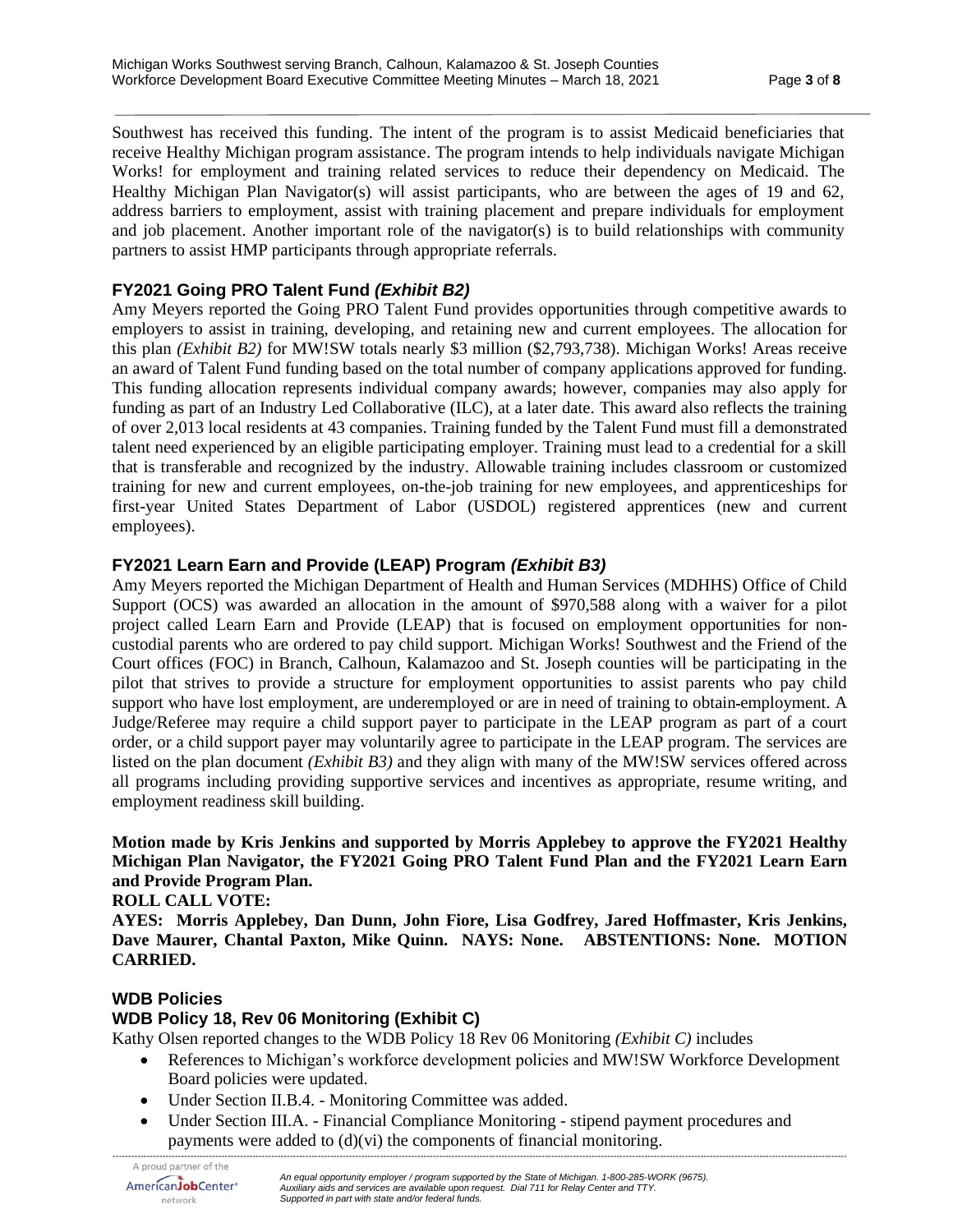- Under Section III B. Program/Service Compliance Monitoring the deadline for setting the annual schedule for program/service compliance monitoring was clarified and performance and stipend payments were added to (5)(e) evaluation of work-based learning.
- Under Section IV. Service Provider Internal Monitoring Performance Payments (#6) and Stipend Payments (#7) were added.

# **Motion made by Dan Dunn and supported by Jared Hoffmaster to approve the WDB Policy 18 Rev 06 Monitoring,**

#### **ROLL CALL VOTE:**

**AYES: Morris Applebey, Dan Dunn, John Fiore, Lisa Godfrey, Jared Hoffmaster, Kris Jenkins, Dave Maurer, Chantal Paxton, Mike Quinn. NAYS: None. ABSTENTIONS: None. MOTION CARRIED.**

# **STAFF REPORTS**

#### **Business Services Activities**

Ashley Iovieno reported on business services operations that included updates pertaining to the Healthcare Consortium Marketing campaign, MiCareerQuest Southwest, and the State Apprenticeship Expansion Grant. The report was emailed to members following the meeting.

*Healthcare Consortium Marketing Campaign* – Ms. Iovieno provided an update on the Healthcare Consortium marketing campaign. The Michigan Works! Southwest Regional Healthcare Consortium expressed a need to educate job seekers about all the different career options available in the healthcare arena. To address this need, a Request for Proposal (RFP) as part of the Michigan Industry Cluster Approach (MICA) 2.0 grant, was released. From the responses received, a marketing firm was selected to develop and launch a campaign to help raise awareness regarding the opportunities and pathways. The campaign has gone live and various ads in the form of digital and radio are appearing on platforms such as Facebook, LinkedIn, Instagram, Spotify, and Snapchat in an effort to appeal to all job seeker generations. A new page has also been created on the Michigan Works! Southwest website to help job seekers discover resources, training opportunities, and employment options. The link to the new web page is <https://www.michiganworkssouthwest.org/healthcare-pathways/>

*MiCareerQuest Southwest* – Ms. Iovieno reported as the pandemic continues and many schools are not yet back to in-person instruction, the MiCareerQuest Southwest planning committee made the decision to hold this year's event virtually. A virtual platform called VFairs will be used to host the career exploratory event for students in Kalamazoo and Calhoun Counties on May 12, 2021. In the past, two days were needed for the event in order to schedule all the students; however, since it is virtual, this can be accomplished in just one day. Staff are actively recruiting employers to participate in the areas of Health Sciences, Information Technology, Manufacturing and Professional Trades. Although it will be virtual the site has many interactive features that will help with student engagement such as a virtual backpack where students can gather digital materials from employers to view during and after the event is over. Anyone interested in participating should contact Ms. Iovieno at **Iovieno@upjohn.org**.

*State Apprenticeship Expansion (SAE) Grant* – Ms. Iovieno further provided an update pertaining to the grant application for expanding youth Apprenticeship opportunities across our four-county Michigan Works! Southwest region. In writing the response to the State's RFP for this grant, staff worked with several partners such as Career Tech Education (CTE) programs, community colleges, and local employers. In early March, Michigan Works! Southwest received notice that the proposal submitted was selected. The grant award is for \$528,000 to be used to in implementing the work proposed and to assist in training 176 apprentices over a two-year period. The focus will be to create more apprenticeship opportunities in the areas of Manufacturing, Healthcare, and IT. To further support registered apprenticeship expansion efforts in Michigan, a new-state level Apprenticeship Advisory Board has been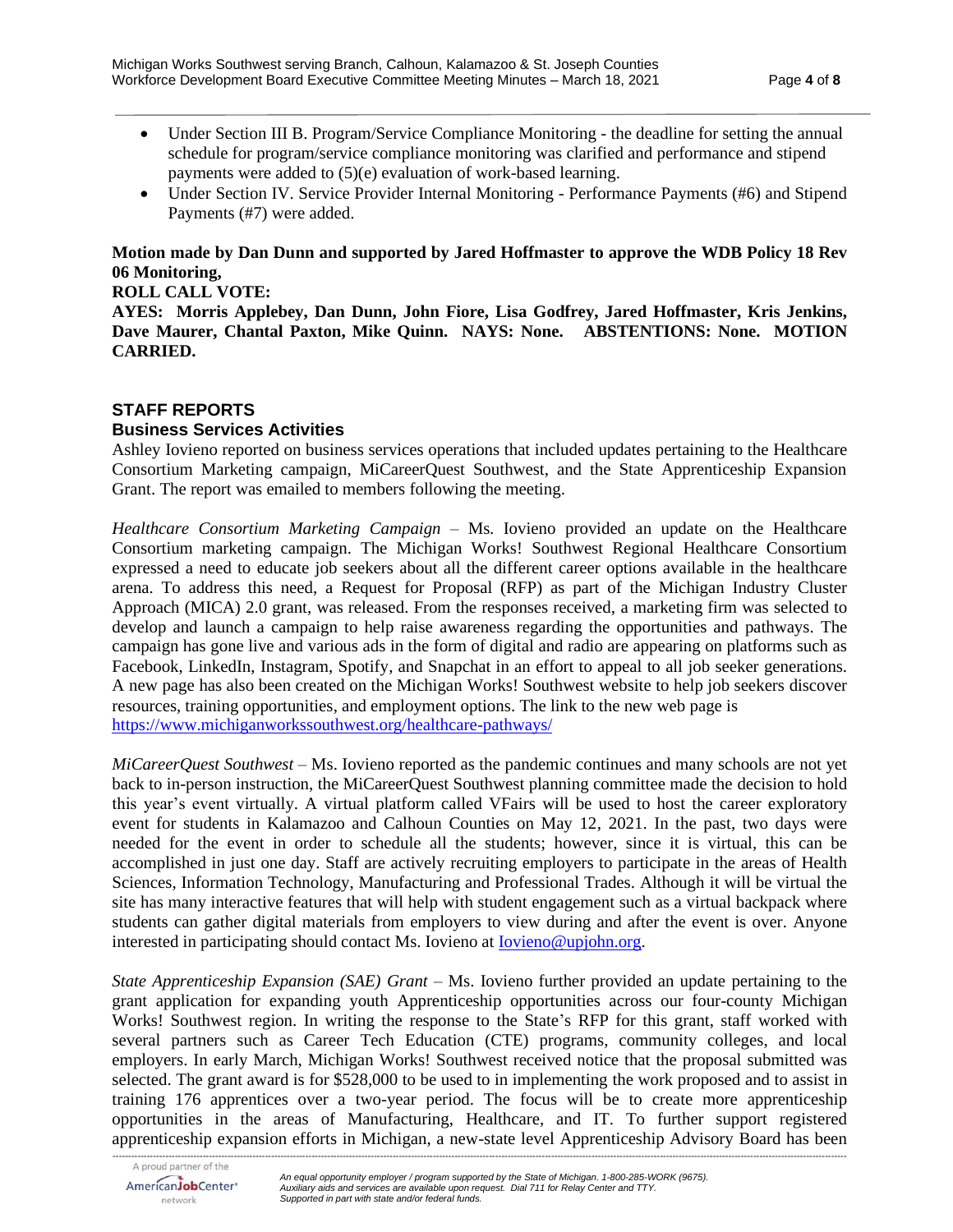established and Ben Damerow has been selected to serve on it. The Board consists of members from across multiple industry sectors, labor, secondary and postsecondary education, workforce development, and the U.S. Department of Labor Michigan Office of Apprenticeship. The Apprenticeship Advisory Board will provide guidance on innovation and implementation strategies to expand Registered Apprenticeship programs statewide.

#### **Labor Market Information** *(Exhibit D)*

The website link to the labor market reports generated from Burning Glass Analytics and Real Time Jobs Data *(Exhibit D)* that identified top detailed occupations, skills greatest in demand, and employers with the most job openings in Prosperity Region 8, Michigan Works! Southwest, and each of the four counties in the MW! Southwest Area for the period January 1, 2021 through February 28, 2021 was included in the agenda packet notice.

Jakki Bungart-Bibb reported this is the time of year that the departments that provide LMI reports go through a benchmarking process, thus their typical reports are a bit delayed. Regular reporting is expected to be back on track in the immediate future and she will report the most current available data at next month's meeting. According to the last available reports, local unemployment rates for the MW! Southwest area ranges from 4.5% to 5.8%. Although the overall unemployment rates appear to be improving, the decrease in unemployment is not all due to employment recovery, and the recovery that is happening is not equal across the labor force. Employment data is worse for minority groups, particularly for women, and even more for women of color.

#### **Michigan Works! Southwest Operational Update**

Jakki Bungart-Bibb also provided an update on Service Center operations. She reported that a target date of May 3, 2021 has been set to return to in-person services and noted that this is a tentative date and subject to change based on many factors including MDHHS orders. Staff are planning to open in phases starting with part-time hours, partial staff, and by appointment only. Staff plan to monitor the situation closely, paying attention to many things including COVID numbers, and pandemic orders, and of course the needs of customers. Staff will adjust plans and navigate through phases accordingly.

She also shared another success story and began by stating this one is a bit different and is not one that was written by staff or officially submitted to the state about a specific program. This story came from an employee at Congressmen Upton's office. The story happened quite a while ago and was recently brought to our attention. The staff at Congressman Upton's office was speaking with a veteran and when the staff mentioned employment opportunities, the veteran told her a story about a time he visited the Michigan Works office in Kalamazoo. He told her that he was really at rock bottom and went to the Michigan Works! office desperate, frustrated and angry and admitted that he wasn't really friendly or easy to work with, he even admitted to being rude and getting a little loud with the person at the front desk. He said that a gentleman named Sam came up to see what was going on, noticed he was struggling to communicate and took him back to his office to try to talk to him. He said their conversation led Sam to call the Veteran Services Rep and the rep was able to resolve some of his issues immediately. Sam was also able to share a lead with the individual that ultimately led to a full-time job. Ms. Bibb reported this type of situation happens daily as all of our staff assist desperate job seekers every day. This veteran told the staff at Upton's office that he is forever grateful for walking into the Michigan Works! office that day because his life was changed. He said Sam saved his life that day. Success stories come in many forms throughout our network, typically they are about a job seeker who obtained a high paying job or bought their first home or something along those lines. Although we know Michigan Works! offers critical services and staff change lives every day, it's not that often that we get to hear this kind of feedback about our impact, especially with our walk-in customers who do not enroll in a specific program. She acknowledged Sam Dougherty for his work with this particular customer and once again offered a huge thanks to all staff who continue to be a lifeline for the customers and the community. She further stated that workforce programs are great opportunities; however, it's the staff who make a difference and the Michigan Works! Southwest service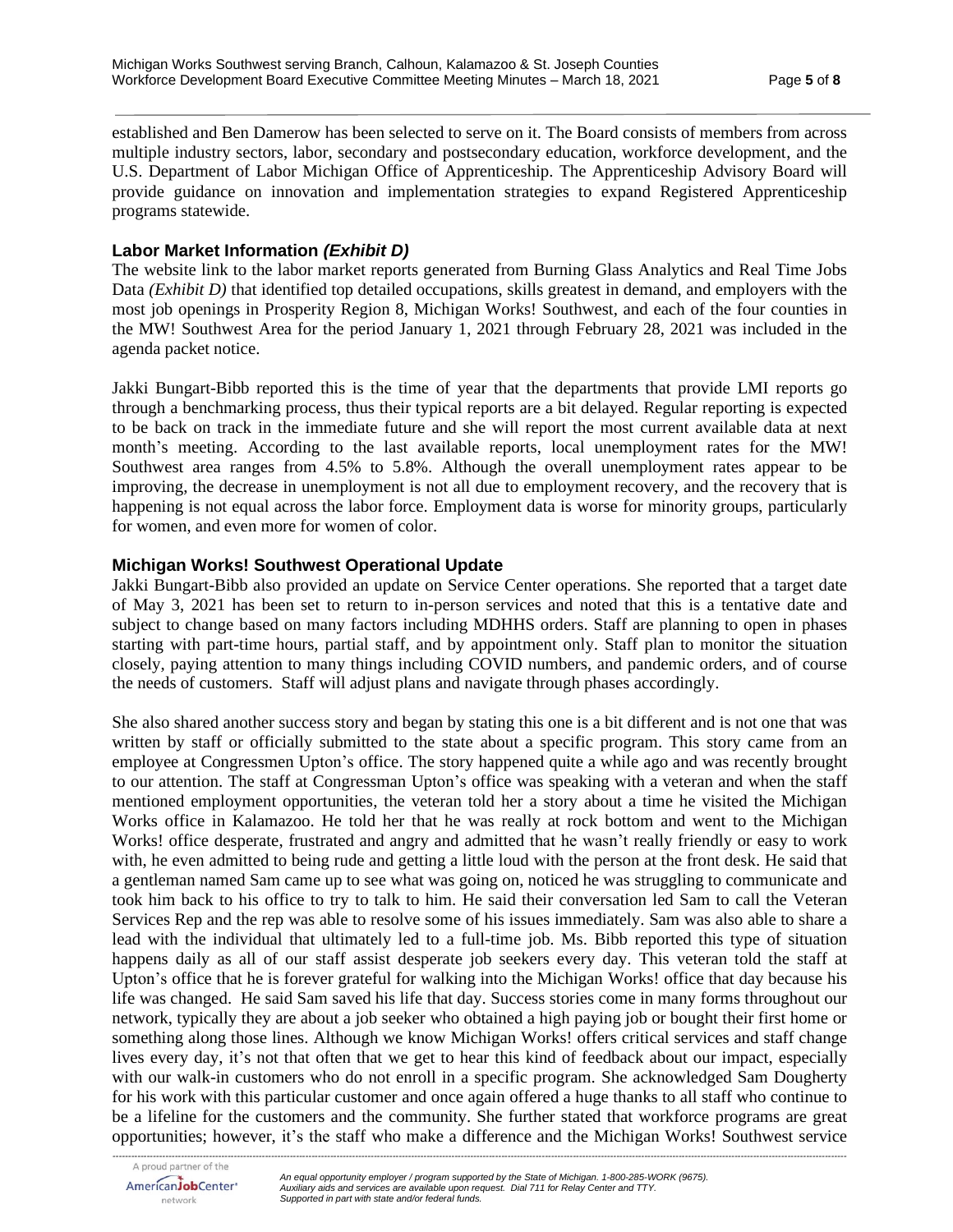providers and staff truly make that difference. Frank Tecumseh reported that he enjoys hearing the success stories and that he appreciates the work that staff are doing.

Sam Dougherty reported the customer referred to in the story was a veteran and since he is also a veteran, he had something in common and was able to sit down and talk with the customer who was in a pretty tough place and dealing with a lot of issues. Using available connections, he was able to connect the customer to resources available through the Veterans Administration (VA). He credited the Michigan Works! partners for working as a team to assist the customer. Ben Damerow expressed appreciation for the excellent customer service that was provided and the ability to make a difference in an individual's life. He also pointed out, as Ms. Bibb did, that this was not a 'typical' story and credit will not appear in the performance measures.

# **Director's Report** *(Exhibit E)*

Ben Damerow reported on the Director's Report *(Exhibit E)* that was emailed to members prior to the meeting.

*Federal Updates* - Last week the House and Senate passed the \$1.9 Trillion American Rescue Plan and it was signed by the President on Friday, March 12.

- Stimulus Checks The income eligibility phase out for the \$1,400 stimulus checks has been lowered from \$100,000 to \$80,000 for individuals and from \$200,000 to \$160,000 for joint filers.
- Unemployment Insurance The federal unemployment 'boost' was reduced to \$300 per week (down from \$400/week in the House passed version) and extended through September 6, 2021. (The deadline had been August 29th in House passed version.)
	- o The first \$10,200 in unemployment benefits have been deemed non-taxable income for households with income under \$150,000.
- State and Local Funding The Senate created an additional \$10 billion Capital Projects fund for infrastructure or broadband investments.
	- o Direct aid for cities, counties and smaller units of local government would be reduced to finance the capital projects fund.
		- Funding for counties is \$65.1 billion.
		- Metropolitan cities would get \$45.6 billion.
		- Non-entitlement units of local government, or the smallest cities and counties, would get \$19.5 billion.

*Michigan Reconnect* - The State of Michigan has received over 62,000 applications since the Michigan Reconnect program launched on February 2, 2021. The State had set an initial goal of 60,000 applicants by Memorial Day. To be eligible for Michigan Reconnect, an individual must be at least 25 years old when they apply, have lived in Michigan for a year or more, have a high school diploma and not yet completed a college degree (associate or bachelor's). The number of Southwest Michigan applicants are listed below along with the estimated number of eligible individuals in parenthesis:

| <b>Branch County:</b>  | 146   | (23,368)   |
|------------------------|-------|------------|
| <b>Calhoun County:</b> | 732   | (63,666)   |
| Kalamazoo County:      | 1,896 | (85,110)   |
| St. Joseph County:     | 244   | (30, 224)  |
| Totals:                | 3.018 | (202, 368) |

Ben Damerow provided a few additional updates. He reported representatives from Michigan Works! have been meeting with legislators to discuss WIOA reauthorization. They recently met with Representative Heidi Stevens, who sits on the Health Education Labor and Pensions Committee where work on reauthorization would begin. He reported Representative Stevens was very receptive to the recommendations in moving forward.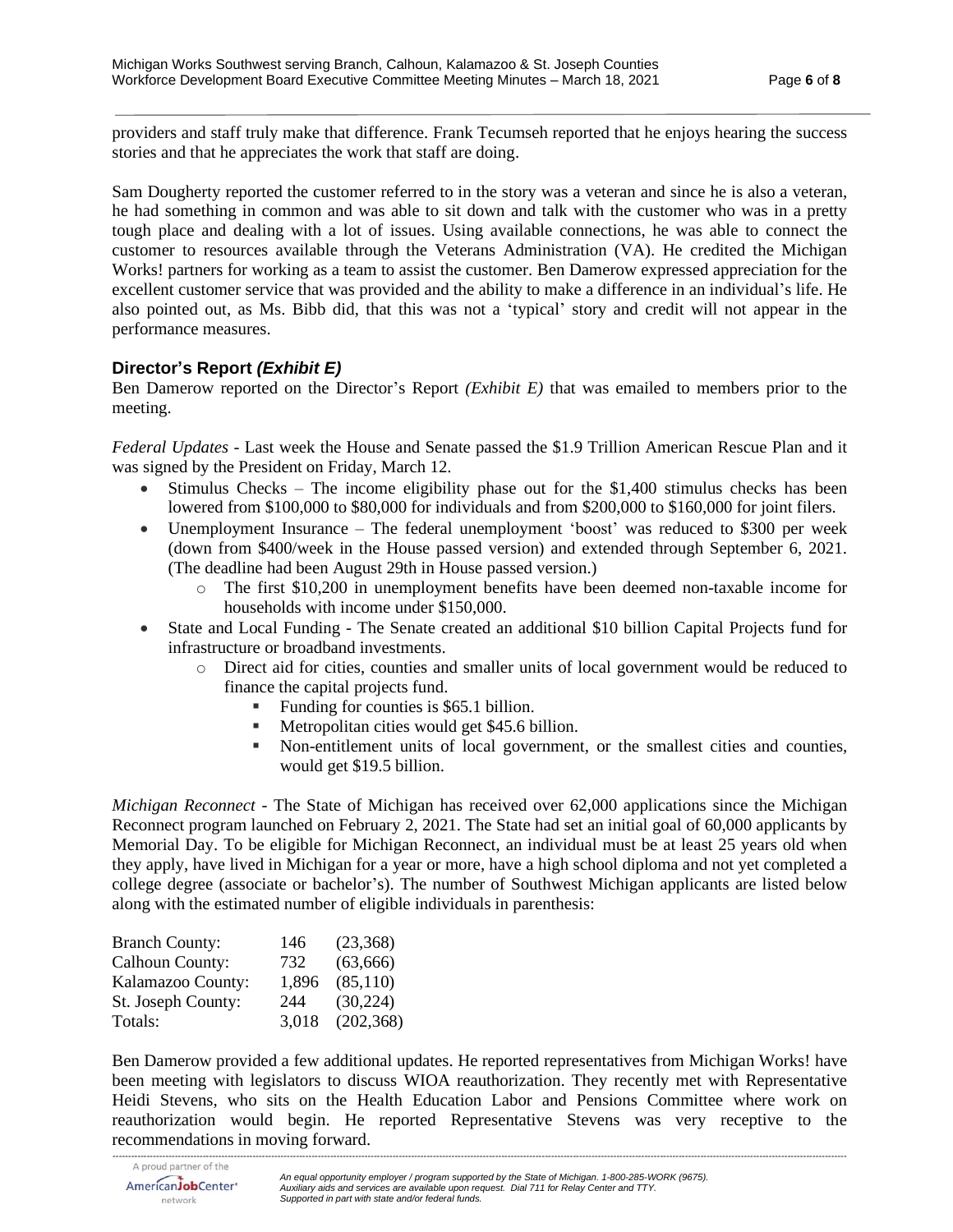Mr. Damerow reported that he is excited to be representing the Michigan Works! network on the Statewide Apprenticeship Advisory Board and the first meeting of the Board occurred yesterday. The agenda was mostly focused on organizational tasks for the Board.

Mr. Damerow further reported the new Michigan Works! Association Board held its first meeting and both Dan Dunn and he attended. The three-hour meeting included an orientation and general Board information. Dan Dunn reported the meeting was very informational and well run. He had an opportunity to get to know others on the Board, how long they have been in the Michigan Works! network and received information regarding the Board structure and rules. He is looking forward to the next meeting where they will actually begin working on a few things.

#### **OLD BUSINESS**

None.

#### **CITIZENS' TIME**

None.

# **MEMBERS' TIME**

Dave Maurer reported on how the enhanced unemployment benefits are affecting some employers and their ability to fill open positions. He reported his company has a significant number of job openings that remain unfilled and this is preventing him from shipping product to customers. He is seeing a similar situation in the company's supply chain. As a result, he has had to reschedule a number of shipments to customers which obviously is having a significant impact on business levels such as profitability. He reported that in the last week, two employers reached out to him and expressed the same frustration. At an even higher level, he reported having conversation with his banker last week who also expressed that he has no fewer than ten clients who are in a similar situation and struggling to survive due to the fact that they can no longer find employees. He shared a recent experience where over a two-week period he was trying to fill eight positions, all good paying, fairly unskilled, direct hire jobs, and there was not a single application. This appears to be widespread and he is yet to talk to an employer who is not having this problem. He highlighted the fact that one can drive down Sprinkle Road and there are signs in front of almost every business asking for workers. Employers are experiencing significant damage with some of the current policy. Frank Tecumseh reported on a similar experience. His organization held a job fair last week that drew 42 people. In 2020, a similar job fair was held during the same time frame and that one drew 122 attendees. Ben Damerow reported this is very consistent with what Michigan Works! is hearing from employers and it is across all sectors and not specific to any one sector. Under the current unemployment rules, individuals are not required to search for work and register with Michigan Works! Staff have been advocating at the State level for changes to be made. Under normal situations, when individuals had to register for work, Michigan Works! staff would at least have customer contact information where they could proactively get information to them.

# **UPCOMING MEETINGS**

Frank Tecumseh reminded members of upcoming meetings and noted that they may take place virtually or in-person depending on the COVID -19 situation at the time.

- The next WDB Executive Committee meeting is scheduled for Thursday, April 15, 2021 from  $9:00 - 10:30$  a.m.
- The next meeting of the full WDB is scheduled for Thursday, May 20, 2021 from  $9:00 10:30$ a.m.

Other upcoming committee meetings were listed on the agenda. They included:

AmericanJobCenter<sup>®</sup> network